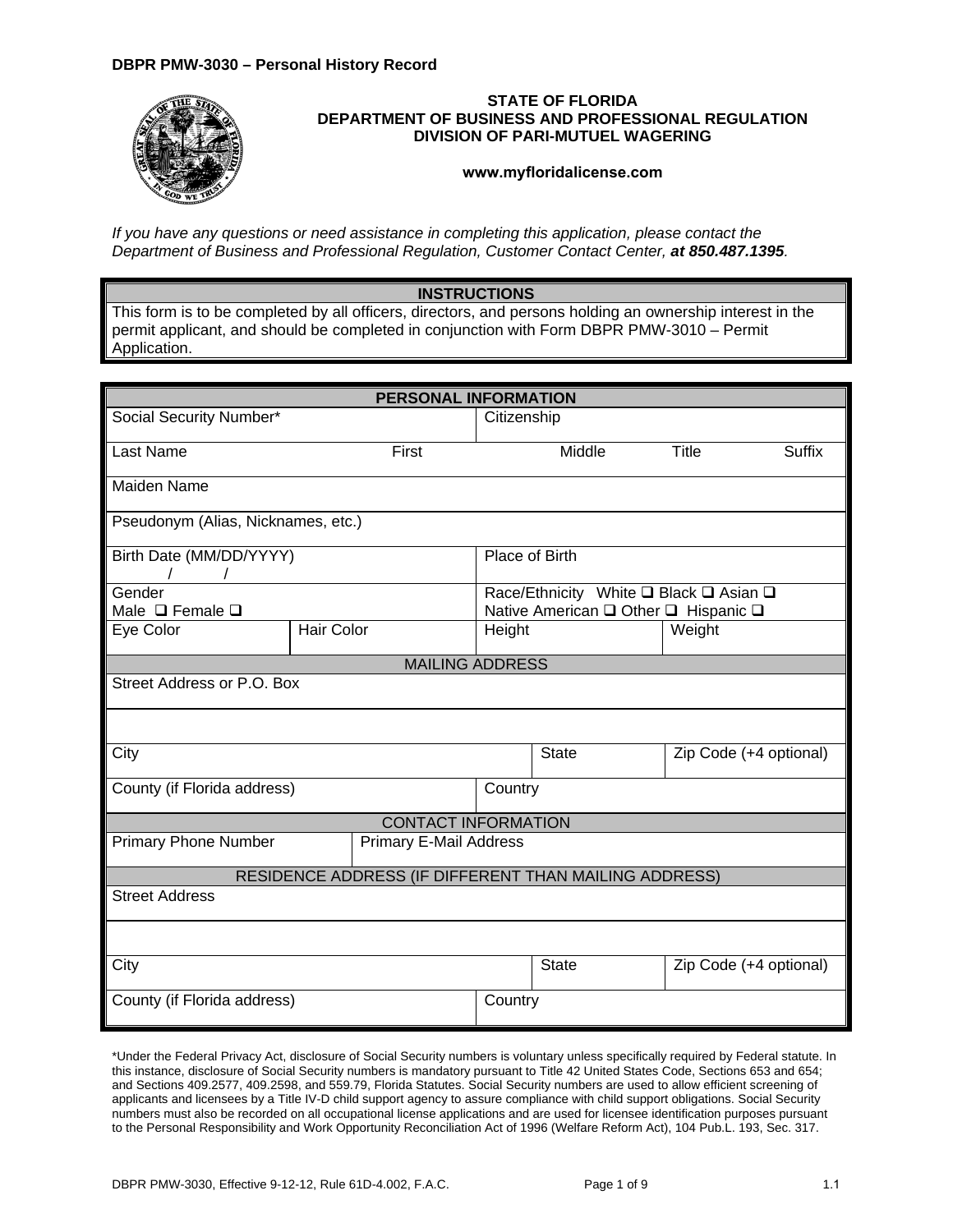| <b>BUSINESS ADDRESS</b>     |                                |       |                        |  |  |  |
|-----------------------------|--------------------------------|-------|------------------------|--|--|--|
| <b>Employer Name</b>        |                                |       |                        |  |  |  |
| Position                    |                                |       |                        |  |  |  |
| <b>Street Address</b>       |                                |       |                        |  |  |  |
|                             |                                |       |                        |  |  |  |
| City                        |                                | State | Zip Code (+4 optional) |  |  |  |
| County (if Florida address) | Country                        |       |                        |  |  |  |
| <b>Business Telephone</b>   | <b>Business E-Mail Address</b> |       |                        |  |  |  |

| <b>ADDITIONAL CONTACT INFORMATION (OPTIONAL)</b> |                   |  |  |  |
|--------------------------------------------------|-------------------|--|--|--|
| <b>Alternate Phone Number</b>                    | <b>Fax Number</b> |  |  |  |
| Alternate E-Mail Address                         |                   |  |  |  |

| <b>LIVING RELATIVES</b>     |                         |         |        |                |       |                        |  |
|-----------------------------|-------------------------|---------|--------|----------------|-------|------------------------|--|
| <b>MOTHER</b>               |                         |         |        |                |       |                        |  |
| Last Name                   | First                   |         | Middle |                | Title | <b>Suffix</b>          |  |
| Maiden Name                 | Birth Date (MM/DD/YYYY) |         |        | Place of Birth |       |                        |  |
|                             | PRIMARY ADDRESS         |         |        |                |       |                        |  |
| Street Address or P.O. Box  |                         |         |        |                |       |                        |  |
|                             |                         |         |        |                |       |                        |  |
| City                        |                         |         | State  |                |       | Zip Code (+4 optional) |  |
| County (if Florida address) |                         | Country |        |                |       |                        |  |

| <b>FATHER</b>               |                |        |                        |               |  |  |
|-----------------------------|----------------|--------|------------------------|---------------|--|--|
| Last Name                   | First          | Middle | Title                  | <b>Suffix</b> |  |  |
| Birth Date (MM/DD/YYYY)     | Place of Birth |        |                        |               |  |  |
| PRIMARY ADDRESS             |                |        |                        |               |  |  |
| Street Address or P.O. Box  |                |        |                        |               |  |  |
|                             |                |        |                        |               |  |  |
| City                        |                | State  | Zip Code (+4 optional) |               |  |  |
| County (if Florida address) | Country        |        |                        |               |  |  |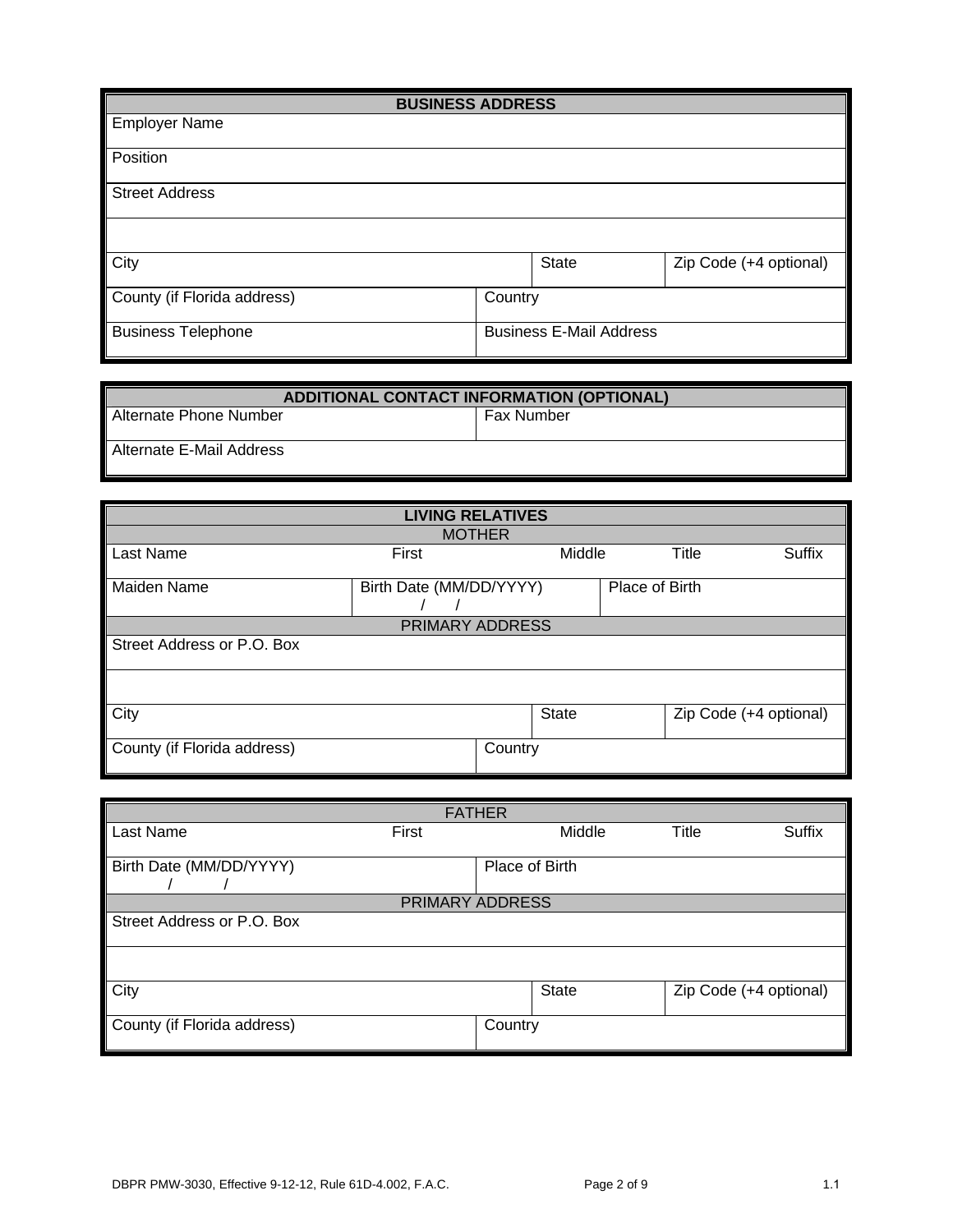| <b>SIBLING</b>              |       |              |              |                        |  |  |  |
|-----------------------------|-------|--------------|--------------|------------------------|--|--|--|
| Last Name                   | First | Middle       | <b>Title</b> | <b>Suffix</b>          |  |  |  |
| PRIMARY ADDRESS             |       |              |              |                        |  |  |  |
| Street Address or P.O. Box  |       |              |              |                        |  |  |  |
|                             |       |              |              |                        |  |  |  |
|                             |       |              |              |                        |  |  |  |
| City                        |       | <b>State</b> |              | Zip Code (+4 optional) |  |  |  |
| County (if Florida address) |       | Country      |              |                        |  |  |  |
|                             |       |              |              |                        |  |  |  |

| <b>SIBLING</b>              |                        |              |       |                        |  |  |
|-----------------------------|------------------------|--------------|-------|------------------------|--|--|
| Last Name<br>First          |                        | Middle       | Title | <b>Suffix</b>          |  |  |
|                             |                        |              |       |                        |  |  |
|                             | <b>PRIMARY ADDRESS</b> |              |       |                        |  |  |
| Street Address or P.O. Box  |                        |              |       |                        |  |  |
|                             |                        |              |       |                        |  |  |
| <b>City</b>                 |                        | <b>State</b> |       | Zip Code (+4 optional) |  |  |
| County (if Florida address) | Country                |              |       |                        |  |  |

| <b>SIBLING</b>              |                 |              |                        |  |  |  |
|-----------------------------|-----------------|--------------|------------------------|--|--|--|
| Last Name<br>First          | Middle          | <b>Title</b> | <b>Suffix</b>          |  |  |  |
|                             |                 |              |                        |  |  |  |
|                             | PRIMARY ADDRESS |              |                        |  |  |  |
| Street Address or P.O. Box  |                 |              |                        |  |  |  |
|                             |                 |              |                        |  |  |  |
| <b>City</b>                 | <b>State</b>    |              | Zip Code (+4 optional) |  |  |  |
| County (if Florida address) | Country         |              |                        |  |  |  |

| SPOUSES/EX-SPOUSES          |                         |         |              |                |       |                        |
|-----------------------------|-------------------------|---------|--------------|----------------|-------|------------------------|
| Last Name                   | First                   |         | Middle       |                | Title | Suffix                 |
|                             |                         |         |              |                |       |                        |
| Maiden Name                 | Birth Date (MM/DD/YYYY) |         |              | Place of Birth |       |                        |
|                             |                         |         |              |                |       |                        |
|                             | PRIMARY ADDRESS         |         |              |                |       |                        |
| Street Address or P.O. Box  |                         |         |              |                |       |                        |
|                             |                         |         |              |                |       |                        |
|                             |                         |         |              |                |       |                        |
|                             |                         |         |              |                |       |                        |
| City                        |                         |         | <b>State</b> |                |       | Zip Code (+4 optional) |
|                             |                         |         |              |                |       |                        |
| County (if Florida address) |                         | Country |              |                |       |                        |
|                             |                         |         |              |                |       |                        |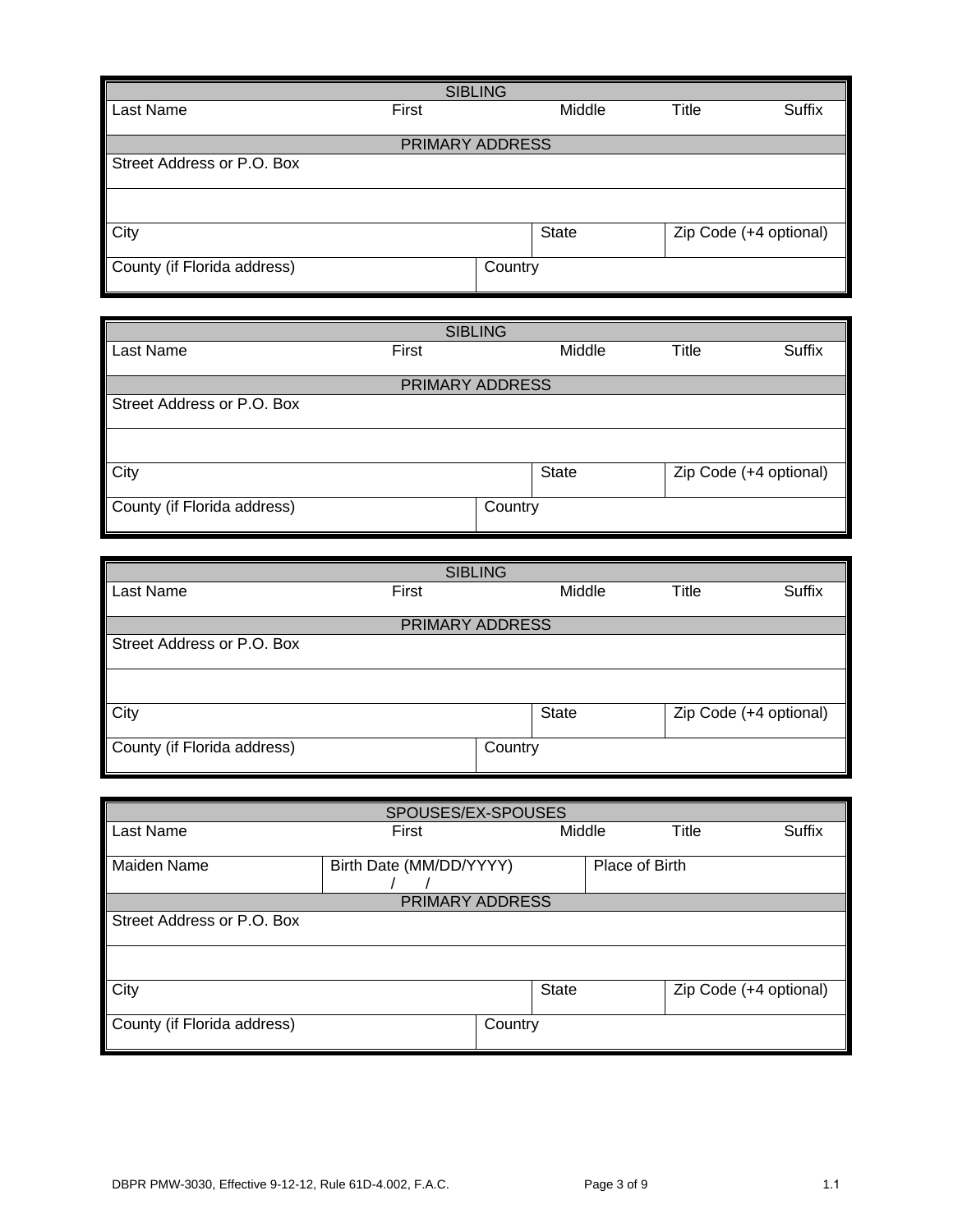| SON/DAUGHTER                |       |              |       |                        |  |  |
|-----------------------------|-------|--------------|-------|------------------------|--|--|
| Last Name                   | First | Middle       | Title | Suffix                 |  |  |
|                             |       |              |       |                        |  |  |
| PRIMARY ADDRESS             |       |              |       |                        |  |  |
| Street Address or P.O. Box  |       |              |       |                        |  |  |
|                             |       |              |       |                        |  |  |
| City                        |       | <b>State</b> |       | Zip Code (+4 optional) |  |  |
| County (if Florida address) |       | Country      |       |                        |  |  |

| SON/DAUGHTER                |                 |              |       |                        |  |  |  |
|-----------------------------|-----------------|--------------|-------|------------------------|--|--|--|
| Last Name                   | First           | Middle       | Title | <b>Suffix</b>          |  |  |  |
|                             |                 |              |       |                        |  |  |  |
|                             | PRIMARY ADDRESS |              |       |                        |  |  |  |
| Street Address or P.O. Box  |                 |              |       |                        |  |  |  |
|                             |                 |              |       |                        |  |  |  |
|                             |                 |              |       |                        |  |  |  |
| <b>City</b>                 |                 | <b>State</b> |       | Zip Code (+4 optional) |  |  |  |
|                             |                 |              |       |                        |  |  |  |
| County (if Florida address) |                 | Country      |       |                        |  |  |  |
|                             |                 |              |       |                        |  |  |  |

| RELATIVES IN PARI-MUTUEL WAGERING RELATED OCCUPATIONS |       |               |              |                        |  |  |  |
|-------------------------------------------------------|-------|---------------|--------------|------------------------|--|--|--|
| 1. Last Name                                          | First | Middle        | Title        | Suffix                 |  |  |  |
| Position                                              |       | Track/Fronton |              |                        |  |  |  |
| Street Address or P.O. Box                            |       |               |              |                        |  |  |  |
|                                                       |       |               |              |                        |  |  |  |
| City                                                  |       | <b>State</b>  |              | Zip Code (+4 optional) |  |  |  |
| 2. Last Name                                          | First | Middle        | <b>Title</b> | Suffix                 |  |  |  |
| Position                                              |       | Track/Fronton |              |                        |  |  |  |
| Street Address or P.O. Box                            |       |               |              |                        |  |  |  |
|                                                       |       |               |              |                        |  |  |  |
| City                                                  |       | State         |              | Zip Code (+4 optional) |  |  |  |
| 3. Last Name                                          | First | Middle        | <b>Title</b> | Suffix                 |  |  |  |
| Position                                              |       | Track/Fronton |              |                        |  |  |  |
| Street Address or P.O. Box                            |       |               |              |                        |  |  |  |
|                                                       |       |               |              |                        |  |  |  |
| City                                                  |       | State         |              | Zip Code (+4 optional) |  |  |  |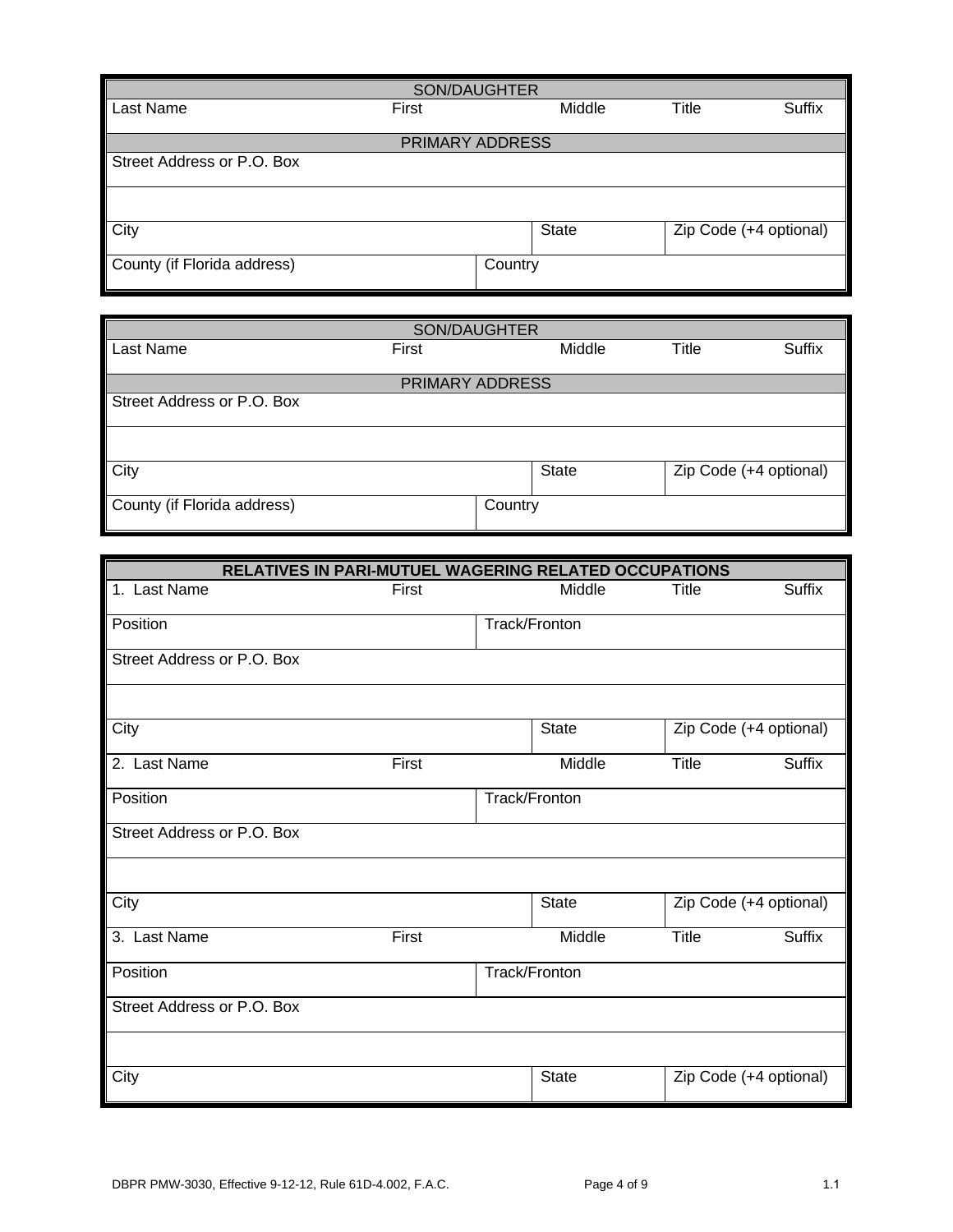| RELATIVES IN PARI-MUTUEL WAGERING RELATED OCCUPATIONS (CONT'D) |       |               |                        |        |  |
|----------------------------------------------------------------|-------|---------------|------------------------|--------|--|
| 4. Last Name                                                   | First | Middle        | Title                  | Suffix |  |
| Position                                                       |       | Track/Fronton |                        |        |  |
|                                                                |       |               |                        |        |  |
| Street Address or P.O. Box                                     |       |               |                        |        |  |
|                                                                |       |               |                        |        |  |
| City                                                           |       | <b>State</b>  | Zip Code (+4 optional) |        |  |

| <b>CRIMINAL HISTORY</b>                                                                                |        |                    |              |  |
|--------------------------------------------------------------------------------------------------------|--------|--------------------|--------------|--|
| Have you ever been convicted of any of the following? (check all that apply $-$ if yes, explain below) |        |                    |              |  |
| Bookmaking<br>$\Box$                                                                                   |        | Felony<br>⊔.       |              |  |
| 1. Date                                                                                                | County |                    | State        |  |
| Charge                                                                                                 |        | <b>Disposition</b> |              |  |
| 2. Date                                                                                                | County |                    | State        |  |
| Charge                                                                                                 |        | Disposition        |              |  |
| 3. Date                                                                                                | County |                    | <b>State</b> |  |
| Charge                                                                                                 |        | Disposition        |              |  |

| PREVIOUS RESIDENCES (LAST 20 YEARS OR AGE 18, WHICHEVER IS LESS) |                           |  |                        |
|------------------------------------------------------------------|---------------------------|--|------------------------|
| 1. From                                                          | To                        |  |                        |
| <b>Street Address</b>                                            |                           |  |                        |
|                                                                  |                           |  |                        |
| City                                                             | <b>State</b>              |  | Zip Code (+4 optional) |
| County (if Florida address)                                      | Country                   |  |                        |
| 2. From                                                          | To                        |  |                        |
| <b>Street Address</b>                                            |                           |  |                        |
|                                                                  |                           |  |                        |
| City                                                             | <b>State</b>              |  | Zip Code (+4 optional) |
| County (if Florida address)                                      | Country                   |  |                        |
| 3. From                                                          | $\overline{\mathsf{T}}$ o |  |                        |
| <b>Street Address</b>                                            |                           |  |                        |
|                                                                  |                           |  |                        |
| City                                                             | <b>State</b>              |  | Zip Code               |
| County (if Florida address)                                      | Country                   |  |                        |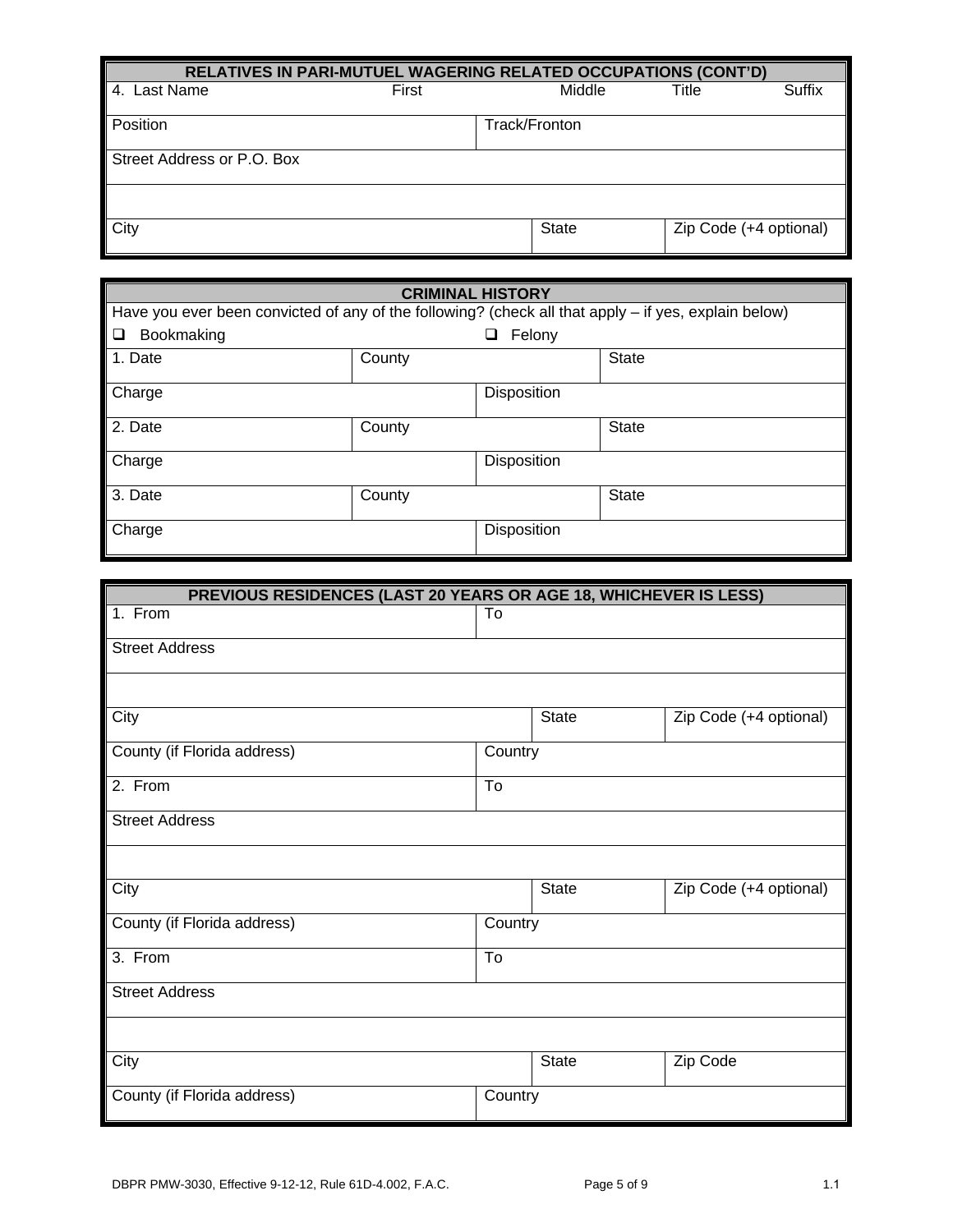| <b>EMPLOYMENT HISTORY</b><br>(SINCE AGE 21 - INCLUDING GOVERNMENT AND/OR MILITARY SERVICE) |                           |              |          |
|--------------------------------------------------------------------------------------------|---------------------------|--------------|----------|
| 1. From                                                                                    | To                        |              |          |
| <b>Employer/Military Branch</b>                                                            |                           |              |          |
| City                                                                                       |                           | State        | Position |
| 2. From                                                                                    | To                        |              |          |
| <b>Employer/Military Branch</b>                                                            |                           |              |          |
| City                                                                                       |                           | <b>State</b> | Position |
| 3. From                                                                                    | To                        |              |          |
| Employer/Military Branch                                                                   |                           |              |          |
| City                                                                                       |                           | <b>State</b> | Position |
| 4. From                                                                                    | $\overline{\text{To}}$    |              |          |
| Employer/Military Branch                                                                   |                           |              |          |
| City                                                                                       |                           | <b>State</b> | Position |
| 5. From                                                                                    | $\overline{\mathsf{T}}$ 0 |              |          |
| Employer/Military Branch                                                                   |                           |              |          |
| City                                                                                       |                           | State        | Position |
| 6. From                                                                                    | To                        |              |          |
| Employer/Military Branch                                                                   |                           |              |          |
| City                                                                                       |                           | <b>State</b> | Position |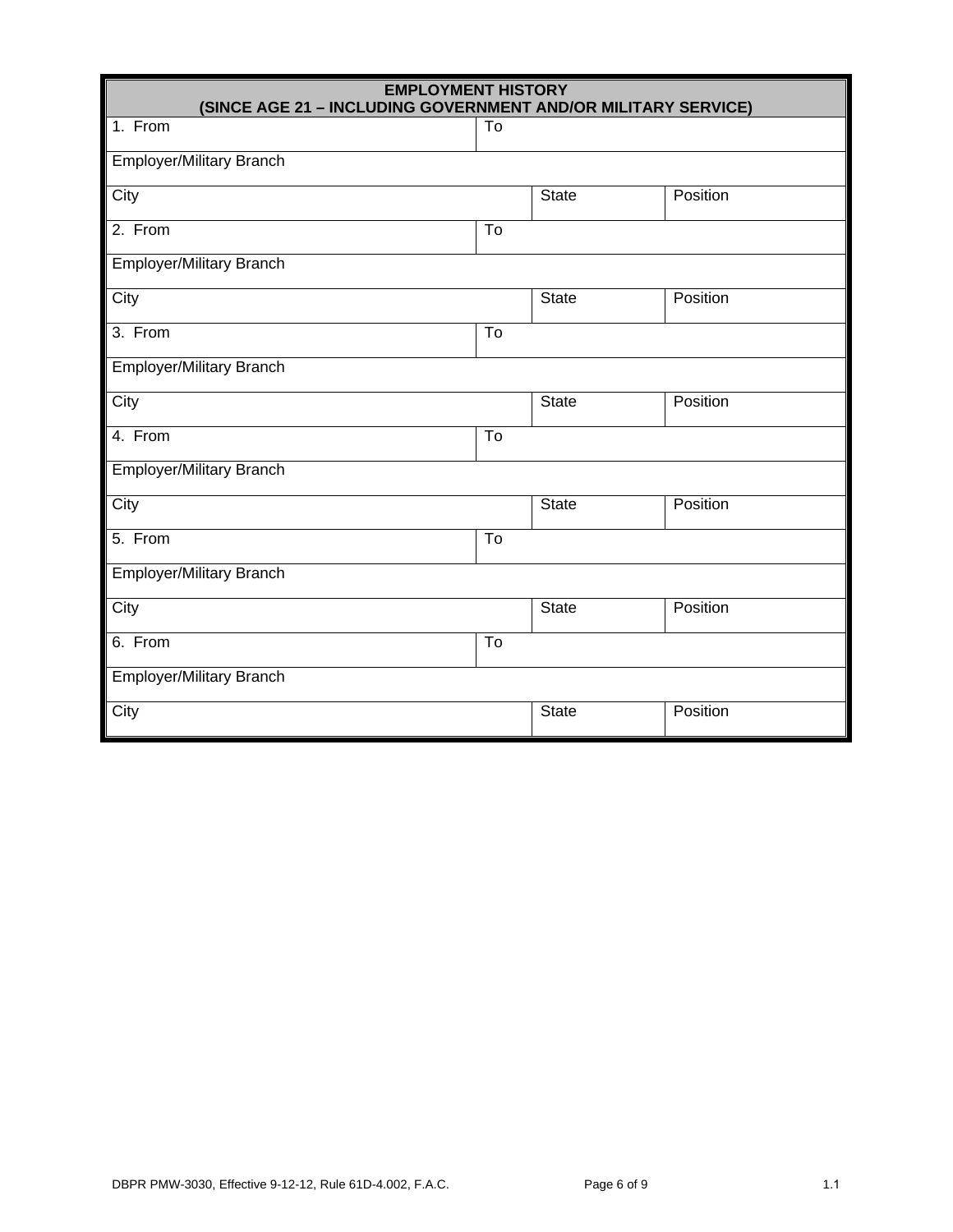| <b>INVESTMENTS IN GAMBLING ENTERPRISES</b> |                      |                      |                        |
|--------------------------------------------|----------------------|----------------------|------------------------|
| 1. Business Organization                   |                      | Percentage Ownership |                        |
| Street Address or P.O. Box                 |                      |                      |                        |
|                                            |                      |                      |                        |
| City                                       | <b>State</b>         |                      | Zip Code (+4 optional) |
| 2. Business Organization                   |                      |                      | Percentage Ownership   |
| Street Address or P.O. Box                 |                      |                      |                        |
|                                            |                      |                      |                        |
| City                                       | <b>State</b>         |                      | Zip Code (+4 optional) |
| 3. Business Organization                   |                      |                      | Percentage Ownership   |
| Street Address or P.O. Box                 |                      |                      |                        |
|                                            |                      |                      |                        |
| City                                       | <b>State</b>         |                      | Zip Code (+4 optional) |
| 4. Business Organization                   | Percentage Ownership |                      |                        |
| Street Address or P.O. Box                 |                      |                      |                        |
|                                            |                      |                      |                        |
| City                                       | <b>State</b>         |                      | Zip Code (+4 optional) |
| 5. Business Organization                   | Percentage Ownership |                      |                        |
| Street Address or P.O. Box                 |                      |                      |                        |
|                                            |                      |                      |                        |
| City                                       | <b>State</b>         |                      | Zip Code (+4 optional) |
| 6. Business Organization                   | Percentage Ownership |                      |                        |
| Street Address or P.O. Box                 |                      |                      |                        |
|                                            |                      |                      |                        |
| City                                       | <b>State</b>         |                      | Zip Code (+4 optional) |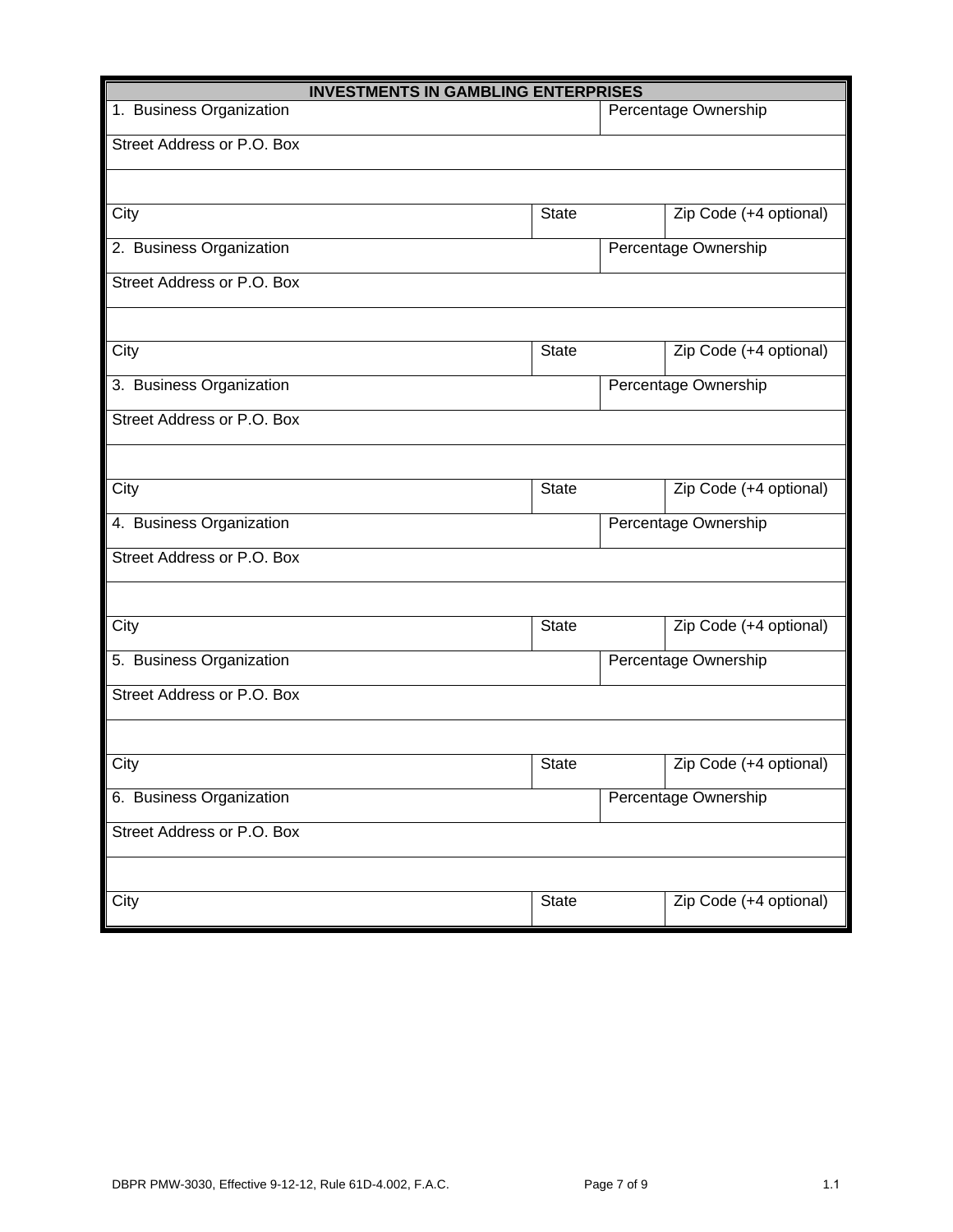| SOURCES OF INCOME OTHER THAN THOSE PREVIOUSLY LISTED |  |  |
|------------------------------------------------------|--|--|
|------------------------------------------------------|--|--|

| . .            |  |
|----------------|--|
| 2.             |  |
| 3.             |  |
| $\overline{4}$ |  |
| 5.             |  |
| 6.             |  |

| <b>BANKING</b>             |              |                        |
|----------------------------|--------------|------------------------|
| 1. Institution             |              |                        |
| Street Address or P.O. Box |              |                        |
|                            |              |                        |
| City                       | <b>State</b> | Zip Code (+4 optional) |
| 2. Institution             |              |                        |
| Street Address or P.O. Box |              |                        |
|                            |              |                        |
| City                       | State        | Zip Code (+4 optional) |
| 3. Institution             |              |                        |
| Street Address or P.O. Box |              |                        |
|                            |              |                        |
| City                       | State        | Zip Code (+4 optional) |
| 4. Institution             |              |                        |
| Street Address or P.O. Box |              |                        |
|                            |              |                        |
| City                       | State        | Zip Code (+4 optional) |